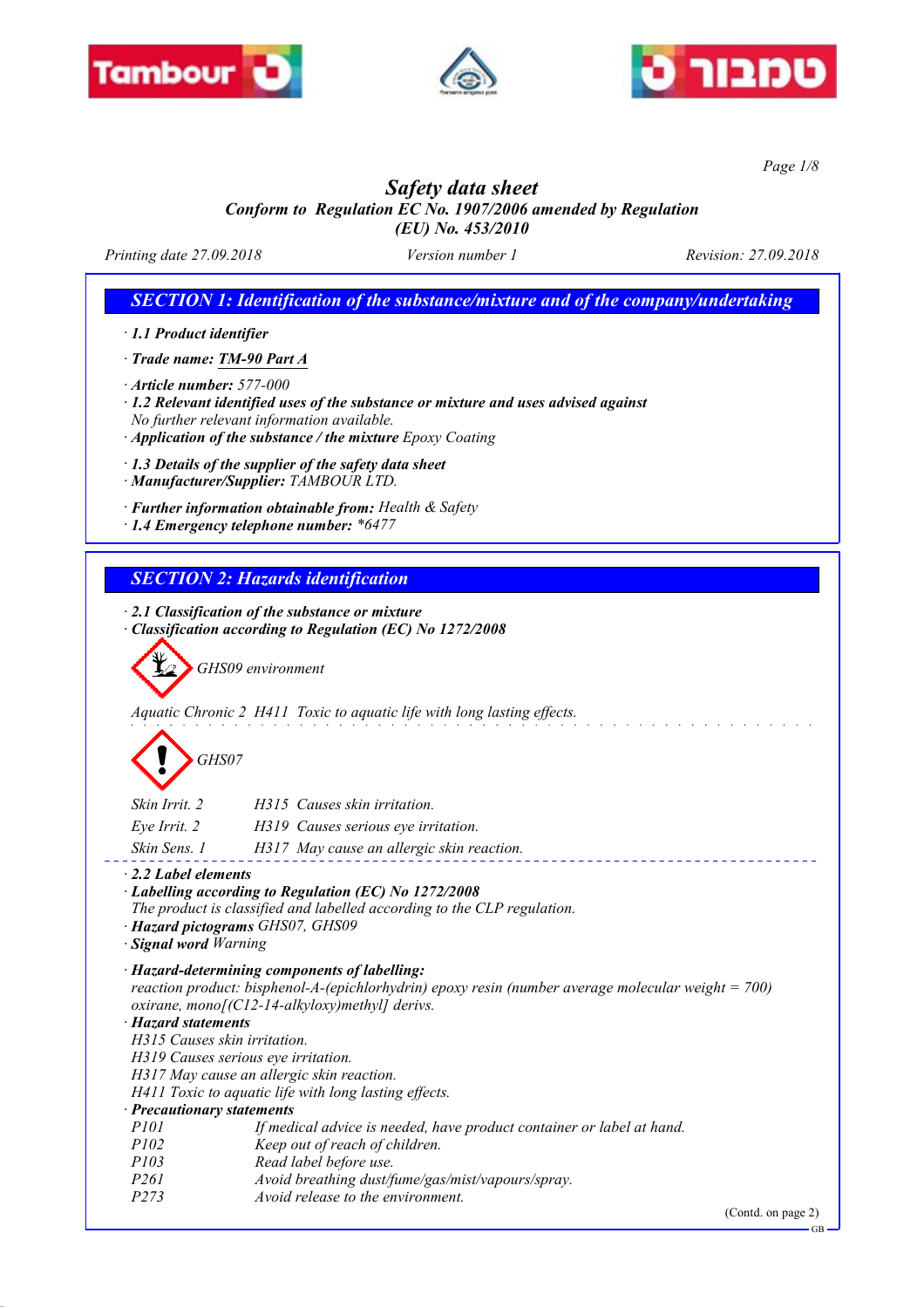*Printing date 27.09.2018 Version number 1 Revision: 27.09.2018*

# *Trade name: TM-90 Part A*

|                                      | (Cond. of page 1)                                                                                                                                  |
|--------------------------------------|----------------------------------------------------------------------------------------------------------------------------------------------------|
| P <sub>280</sub>                     | Wear protective gloves / eye protection / face protection.                                                                                         |
|                                      | P305+P351+P338 IF IN EYES: Rinse cautiously with water for several minutes. Remove contact lenses, if<br>present and easy to do. Continue rinsing. |
| $P333 + P313$                        | If skin irritation or rash occurs: Get medical advice/attention.                                                                                   |
| <i>P501</i>                          | Dispose of contents/container in accordance with local/regional/national/international<br>regulations.                                             |
| $\cdot$ 2.3 Other hazards            |                                                                                                                                                    |
| · Results of PBT and vPvB assessment |                                                                                                                                                    |
| $\cdot$ <b>PBT:</b> Not applicable.  |                                                                                                                                                    |
|                                      |                                                                                                                                                    |

*· vPvB: Not applicable.*

### *SECTION 3: Composition/information on ingredients*

#### *· 3.2 Chemical characterisation: Mixtures*

*· Description: Mixture of substances listed below with nonhazardous additions.*

### *· Dangerous components:*

| $CAS: 25068-38-6$ | reaction product: bisphenol-A-(epichlorhydrin) epoxy resin (number average $\left  25\text{-}50\% \right $                  |             |
|-------------------|-----------------------------------------------------------------------------------------------------------------------------|-------------|
| $NLP: 500-033-5$  | molecular weight = $700$ )                                                                                                  |             |
|                   | $\leftrightarrow$ Aquatic Chronic 2, H411; $\leftrightarrow$ Skin Irrit. 2, H315; Eye Irrit. 2, H319; Skin<br>Sens. 1, H317 |             |
| CAS: 68609-97-2   | $\alpha$ oxirane, monof (C12-14-alkyloxy) methyll derivs.                                                                   | $10 - 25\%$ |
|                   | EINECS: 271-846-8 (1) Skin Irrit. 2, H315; Skin Sens. 1, H317                                                               |             |
|                   | $\cdot$ <b>Additional information:</b> For the wording of the listed hazard phrases refer to section 16.                    |             |

# *SECTION 4: First aid measures*

*· 4.1 Description of first aid measures*

- *· General information: Immediately remove any clothing soiled by the product.*
- *· After inhalation:*

*Supply fresh air and to be sure call for a doctor.*

*In case of unconsciousness place patient stably in side position for transportation.*

*· After skin contact:*

*Immediately wash with water and soap and rinse thoroughly.*

*Immediately rinse with water.*

*· After eye contact:*

*Rinse opened eye for several minutes under running water. If symptoms persist, consult a doctor.*

- *· After swallowing: If symptoms persist consult doctor.*
- *· 4.2 Most important symptoms and effects, both acute and delayed No further relevant information available.*
- *· 4.3 Indication of any immediate medical attention and special treatment needed*
- *No further relevant information available.*

# *SECTION 5: Firefighting measures*

*· 5.1 Extinguishing media*

*· Suitable extinguishing agents: Use fire extinguishing methods suitable to surrounding conditions.*

- *· 5.2 Special hazards arising from the substance or mixture No further relevant information available.*
- *· 5.3 Advice for firefighters*
- *· Protective equipment: No special measures required.*

# *SECTION 6: Accidental release measures*

*· 6.1 Personal precautions, protective equipment and emergency procedures Not required.*

(Contd. on page 3)

GB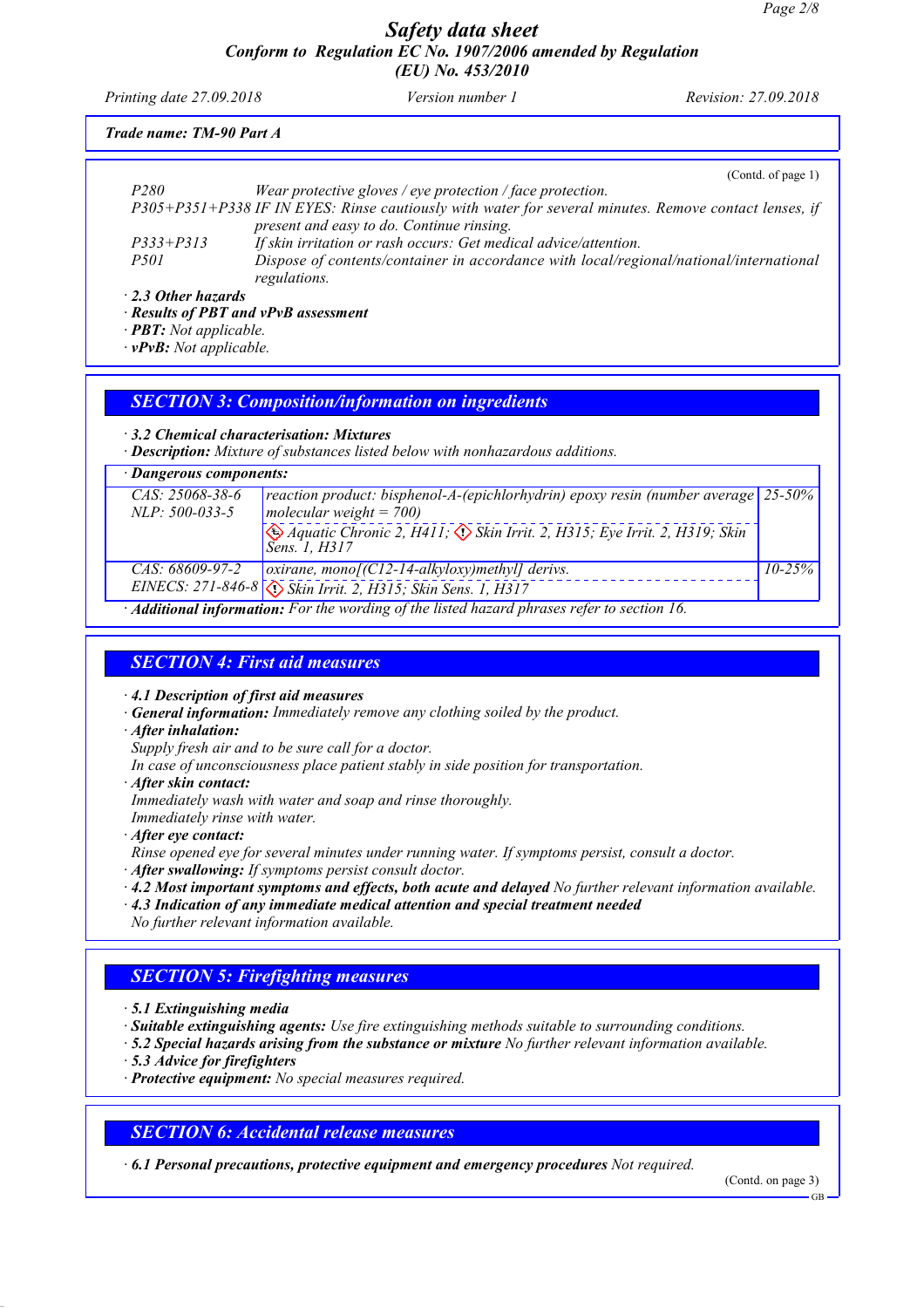*Printing date 27.09.2018 Version number 1 Revision: 27.09.2018*

(Contd. of page 2)

*Trade name: TM-90 Part A*

### *· 6.2 Environmental precautions:*

*Do not allow product to reach sewage system or any water course. Inform respective authorities in case of seepage into water course or sewage system. Do not allow to enter sewers/ surface or ground water.*

*· 6.3 Methods and material for containment and cleaning up: Absorb with liquid-binding material (sand, diatomite, acid binders, universal binders, sawdust). Dispose contaminated material as waste according to item 13.*

*Ensure adequate ventilation.*

*· 6.4 Reference to other sections See Section 7 for information on safe handling. See Section 8 for information on personal protection equipment. See Section 13 for disposal information.*

# *SECTION 7: Handling and storage*

*· 7.1 Precautions for safe handling*

*Ensure good ventilation/exhaustion at the workplace.*

*Prevent formation of aerosols.*

- *· Information about fire and explosion protection: No special measures required.*
- *· 7.2 Conditions for safe storage, including any incompatibilities*

*· Storage:*

- *· Requirements to be met by storerooms and receptacles: No special requirements.*
- *· Information about storage in one common storage facility: Not required.*
- *· Further information about storage conditions: Keep container tightly sealed.*
- *· 7.3 Specific end use(s) No further relevant information available.*

# *SECTION 8: Exposure controls/personal protection*

*· Additional information about design of technical facilities: No further data; see item 7.*

*· 8.1 Control parameters*

*· Ingredients with limit values that require monitoring at the workplace:*

*The product does not contain any relevant quantities of materials with critical values that have to be monitored at the workplace.*

- *· Additional information: The lists valid during the making were used as basis.*
- *· 8.2 Exposure controls*
- *· Personal protective equipment:*
- *· General protective and hygienic measures: Keep away from foodstuffs, beverages and feed. Immediately remove all soiled and contaminated clothing Wash hands before breaks and at the end of work. Avoid contact with the eyes and skin.*
- *· Respiratory protection:*

*In case of brief exposure or low pollution use respiratory filter device. In case of intensive or longer exposure use self-contained respiratory protective device.*

*· Protection of hands:*



*Protective gloves*

*The glove material has to be impermeable and resistant to the product/ the substance/ the preparation. Due to missing tests no recommendation to the glove material can be given for the product/ the preparation/ the chemical mixture.*

*Selection of the glove material on consideration of the penetration times, rates of diffusion and the degradation*

(Contd. on page 4)

GB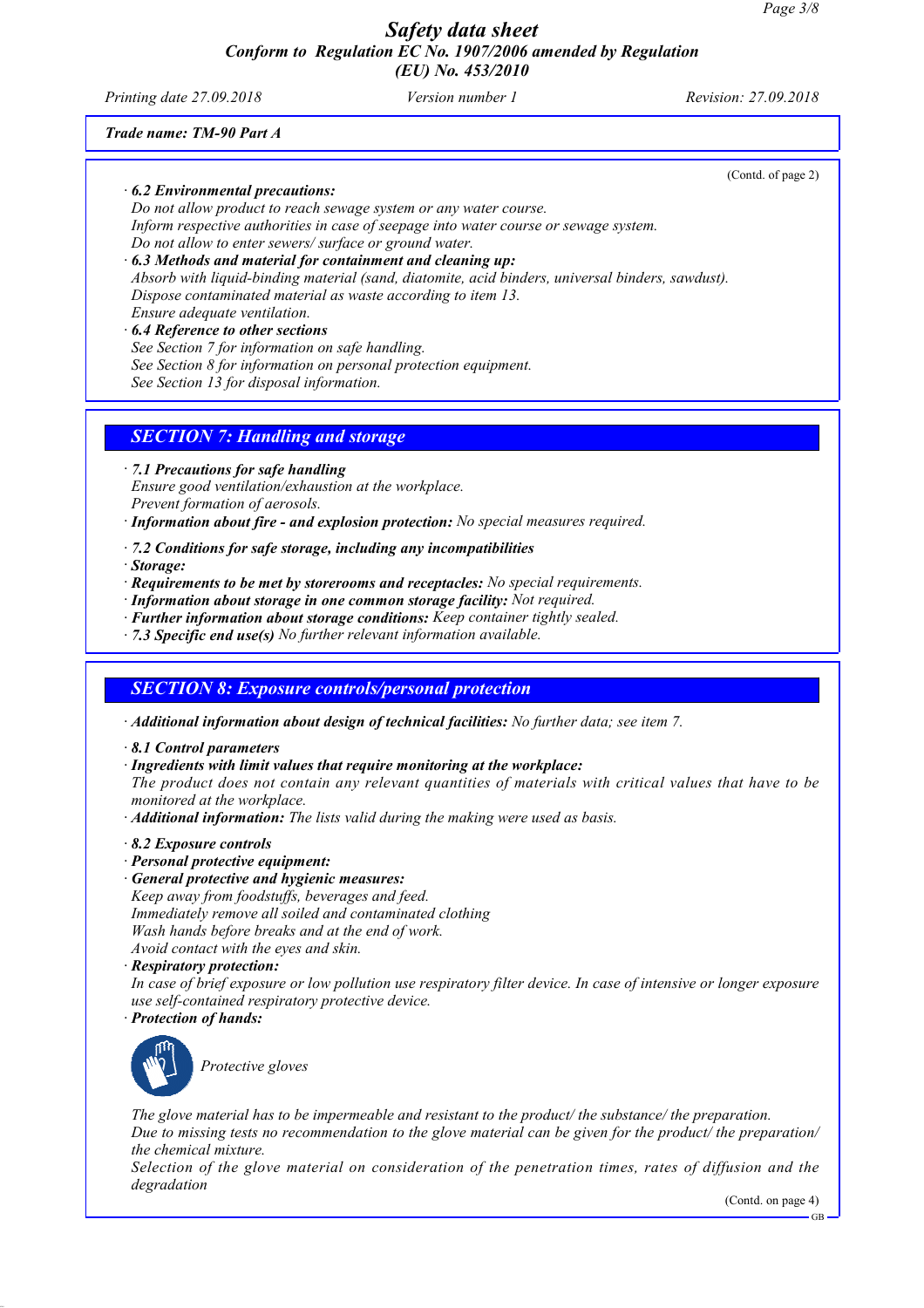*Printing date 27.09.2018 Version number 1 Revision: 27.09.2018*

(Contd. of page 3)

## *Trade name: TM-90 Part A*

#### *· Material of gloves*

*The selection of the suitable gloves does not only depend on the material, but also on further marks of quality and varies from manufacturer to manufacturer. As the product is a preparation of several substances, the resistance of the glove material can not be calculated in advance and has therefore to be checked prior to the application.*

#### *· Penetration time of glove material*

*The exact break trough time has to be found out by the manufacturer of the protective gloves and has to be observed.*

*· Eye protection:*



*Tightly sealed goggles*

| <b>SECTION 9: Physical and chemical properties</b>          |                                               |
|-------------------------------------------------------------|-----------------------------------------------|
| · 9.1 Information on basic physical and chemical properties |                                               |
| <b>General Information</b>                                  |                                               |
| · Appearance:                                               |                                               |
| Form:                                                       | Fluid                                         |
| Colour:                                                     | According to product specification            |
| · Odour:                                                    | Characteristic                                |
| <b>Odour threshold:</b>                                     | Not determined.                               |
| $\cdot$ pH-value:                                           | Not determined.                               |
| Change in condition                                         |                                               |
| Melting point/freezing point:                               | Undetermined.                                 |
| Initial boiling point and boiling range: $2,230 °C$         |                                               |
| · Flash point:                                              | 252 °C                                        |
| · Flammability (solid, gas):                                | Not applicable.                               |
| · Decomposition temperature:                                | Not determined.                               |
| · Auto-ignition temperature:                                | Product is not selfigniting.                  |
| · Explosive properties:                                     | Product does not present an explosion hazard. |
| · Explosion limits:                                         |                                               |
| Lower:                                                      | Not determined.                               |
| <b>Upper:</b>                                               | Not determined.                               |
| $\cdot$ Vapour pressure at 1732 °C:                         | $13.5$ hPa                                    |
| $\cdot$ Density:                                            | Not determined.                               |
| · Relative density                                          | Not determined.                               |
| · Vapour density                                            | Not determined.                               |
| $\cdot$ Evaporation rate                                    | Not determined.                               |
| · Solubility in / Miscibility with                          |                                               |
| water:                                                      | Not miscible or difficult to mix.             |
| · Partition coefficient: n-octanol/water:                   | Not determined.                               |
| · Viscosity:                                                |                                               |
| Dynamic:                                                    | Not determined.                               |
| Kinematic:                                                  | Not determined.                               |

#### GB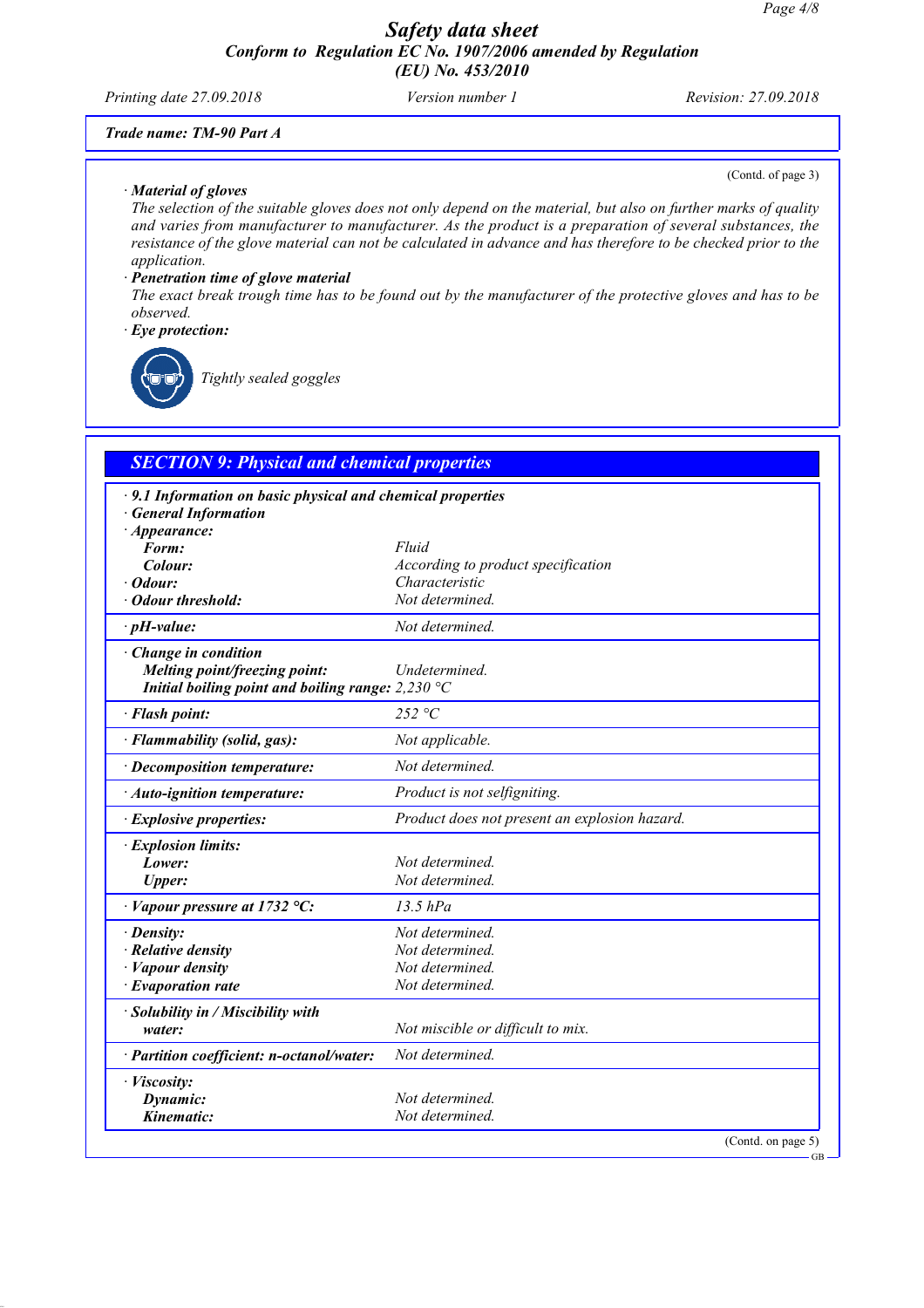| Printing date 27.09.2018                                | Version number 1                                    | Revision: 27.09.2018 |
|---------------------------------------------------------|-----------------------------------------------------|----------------------|
| Trade name: TM-90 Part A                                |                                                     |                      |
|                                                         |                                                     | (Contd. of page 4)   |
| · Solvent content:                                      |                                                     |                      |
| <b>VOC</b> Content                                      | $0.00\%$<br>0.0 g/l / 0.00 lb/gal                   |                      |
| <i>Solids content:</i><br>$\cdot$ 9.2 Other information | 48.1%<br>No further relevant information available. |                      |

# *SECTION 10: Stability and reactivity*

- *· 10.1 Reactivity No further relevant information available.*
- *· 10.2 Chemical stability*
- *· Thermal decomposition / conditions to be avoided: No decomposition if used according to specifications.*
- *· 10.3 Possibility of hazardous reactions No dangerous reactions known.*
- *· 10.4 Conditions to avoid No further relevant information available.*
- *· 10.5 Incompatible materials: No further relevant information available.*
- *· 10.6 Hazardous decomposition products: No dangerous decomposition products known.*

# *SECTION 11: Toxicological information*

- *· 11.1 Information on toxicological effects*
- *· Acute toxicity Based on available data, the classification criteria are not met.*
- *· Primary irritant effect:*
- *· Skin corrosion/irritation*
- *Causes skin irritation.*
- *· Serious eye damage/irritation*
- *Causes serious eye irritation.*
- *· Respiratory or skin sensitisation*
- *May cause an allergic skin reaction.*
- *· CMR effects (carcinogenity, mutagenicity and toxicity for reproduction)*
- *· Germ cell mutagenicity Based on available data, the classification criteria are not met.*
- *· Carcinogenicity Based on available data, the classification criteria are not met.*
- *· Reproductive toxicity Based on available data, the classification criteria are not met.*
- *· STOT-single exposure Based on available data, the classification criteria are not met.*
- *· STOT-repeated exposure Based on available data, the classification criteria are not met.*
- *· Aspiration hazard Based on available data, the classification criteria are not met.*

#### *SECTION 12: Ecological information*

- *· 12.1 Toxicity*
- *· Aquatic toxicity: No further relevant information available.*
- *· 12.2 Persistence and degradability No further relevant information available.*
- *· 12.3 Bioaccumulative potential No further relevant information available.*
- *· 12.4 Mobility in soil No further relevant information available.*
- *· Ecotoxical effects:*
- *· Remark: Toxic for fish*
- *· Additional ecological information:*
- *· General notes:*

*Water hazard class 2 (German Regulation) (Self-assessment): hazardous for water Do not allow product to reach ground water, water course or sewage system. Danger to drinking water if even small quantities leak into the ground. Also poisonous for fish and plankton in water bodies. Toxic for aquatic organisms*

(Contd. on page 6)

 $CD$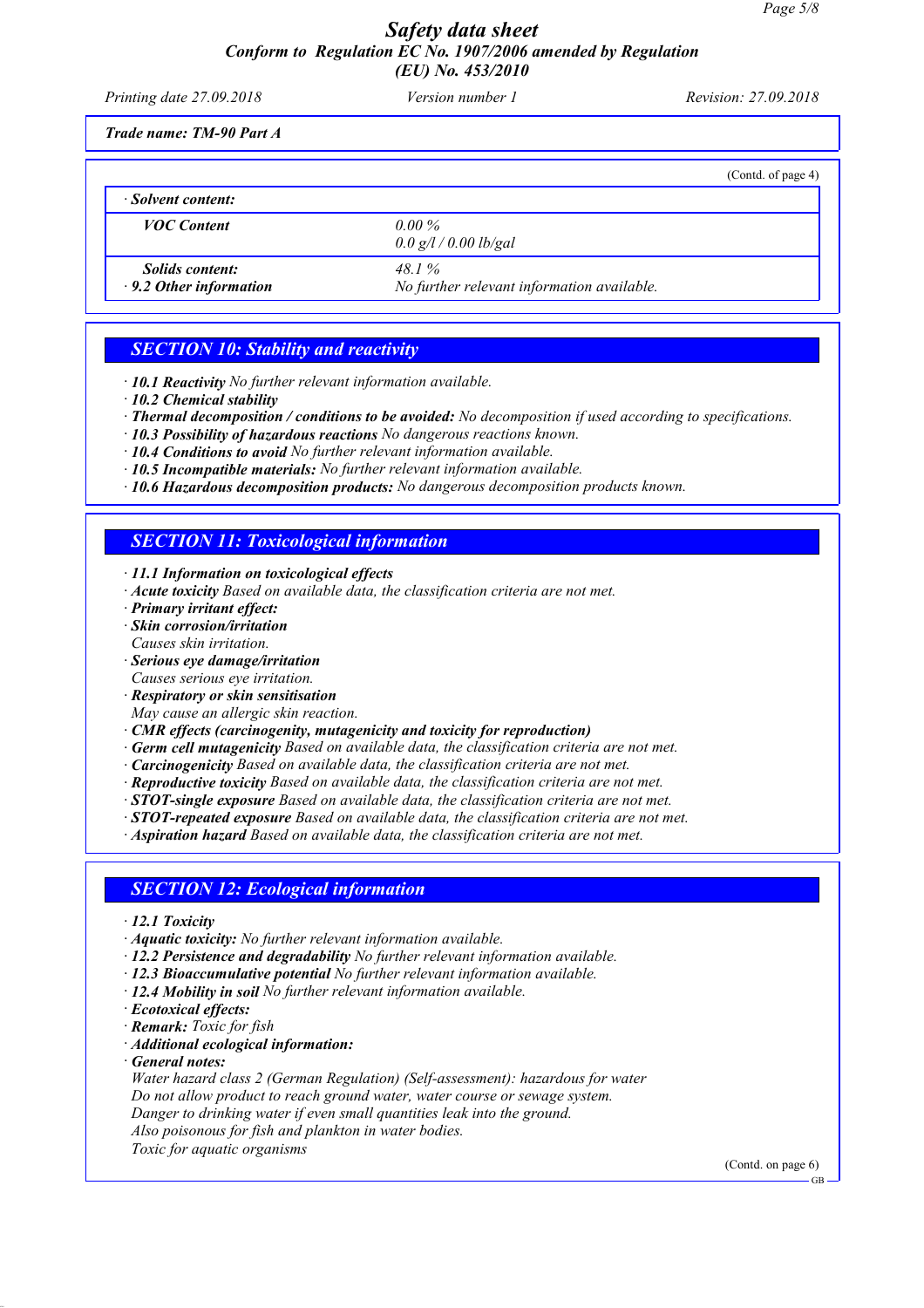*Printing date 27.09.2018 Version number 1 Revision: 27.09.2018*

(Contd. of page 5)

GB

*Trade name: TM-90 Part A*

*· 12.5 Results of PBT and vPvB assessment*

*· PBT: Not applicable.*

*· vPvB: Not applicable.*

*· 12.6 Other adverse effects No further relevant information available.*

# *SECTION 13: Disposal considerations*

*· 13.1 Waste treatment methods*

*· Recommendation*

*Must not be disposed together with household garbage. Do not allow product to reach sewage system.*

*· Uncleaned packaging:*

*· Recommendation: Disposal must be made according to official regulations.*

| $\cdot$ 14.1 UN-Number<br>ADR, IMDG, IATA              | UN3082                                                                                                                                                                                       |
|--------------------------------------------------------|----------------------------------------------------------------------------------------------------------------------------------------------------------------------------------------------|
| $\cdot$ 14.2 UN proper shipping name<br>$·$ <i>ADR</i> | 3082 ENVIRONMENTALLY HAZARDOUS SUBSTANCE,<br>LIQUID, N.O.S. (reaction product: bisphenol-A-<br>(epichlorhydrin) epoxy resin (number average molecular<br>$weight = 700)$                     |
| $\cdot$ IMDG                                           | ENVIRONMENTALLY HAZARDOUS SUBSTANCE,<br>LIQUID, N.O.S. (reaction product: bisphenol-A-<br>(epichlorhydrin) epoxy resin (number average molecular<br>weight = $700$ )), MARINE POLLUTANT      |
| $\cdot$ <i>IATA</i>                                    | ENVIRONMENTALLY HAZARDOUS SUBSTANCE,<br>LIQUID, N.O.S. (reaction product: bisphenol-A-<br>(epichlorhydrin) epoxy resin (number average molecular<br>$weight = 700)$                          |
| $\cdot$ 14.3 Transport hazard class(es)                |                                                                                                                                                                                              |
|                                                        |                                                                                                                                                                                              |
|                                                        |                                                                                                                                                                                              |
| $\cdot$ Class<br>· Label                               | 9 Miscellaneous dangerous substances and articles.<br>9                                                                                                                                      |
| · 14.4 Packing group<br>ADR, IMDG, IATA                | III                                                                                                                                                                                          |
| $\cdot$ 14.5 Environmental hazards:                    |                                                                                                                                                                                              |
| · Marine pollutant:                                    | Product contains environmentally hazardous substances:<br>reaction product: bisphenol-A-(epichlorhydrin) epoxy resin<br>(number average molecular weight = $700$ )<br>Symbol (fish and tree) |
| · Special marking (ADR):                               | Symbol (fish and tree)                                                                                                                                                                       |
| $\cdot$ Special marking (IATA):                        | Symbol (fish and tree)                                                                                                                                                                       |
| $\cdot$ 14.6 Special precautions for user              | Warning: Miscellaneous dangerous substances and<br>articles.                                                                                                                                 |
| · Danger code (Kemler):<br><b>EMS Number:</b>          | 90<br>$F-A, S-F$                                                                                                                                                                             |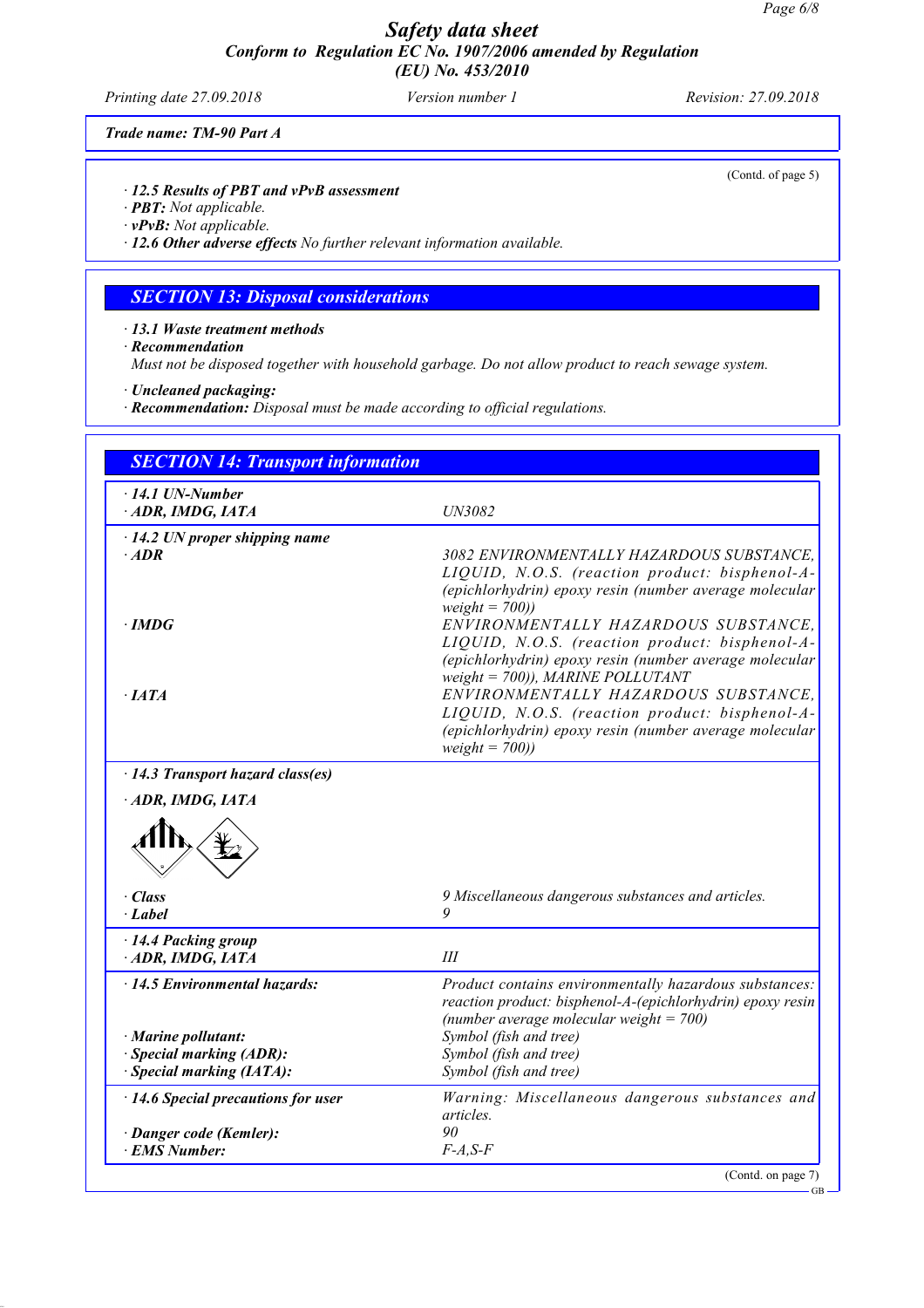*Printing date 27.09.2018 Version number 1 Revision: 27.09.2018*

*Trade name: TM-90 Part A*

|                                                                                           | (Contd. of page 6)                                                                                                                                                                 |
|-------------------------------------------------------------------------------------------|------------------------------------------------------------------------------------------------------------------------------------------------------------------------------------|
| · Stowage Category                                                                        | A                                                                                                                                                                                  |
| $\cdot$ 14.7 Transport in bulk according to Annex II of<br><b>Marpol and the IBC Code</b> | Not applicable.                                                                                                                                                                    |
| · Transport/Additional information:                                                       |                                                                                                                                                                                    |
| $·$ <i>ADR</i>                                                                            |                                                                                                                                                                                    |
| Limited quantities (LQ)<br>$\cdot$ Excepted quantities (EQ)                               | 5L<br>Code: E1<br>Maximum net quantity per inner packaging: 30 ml<br>Maximum net quantity per outer packaging: 1000 ml                                                             |
| · Transport category                                                                      | 3                                                                                                                                                                                  |
| $\cdot$ IMDG                                                                              |                                                                                                                                                                                    |
| $\cdot$ Limited quantities (LQ)<br>$\cdot$ Excepted quantities (EQ)                       | 5L<br>Code: El<br>Maximum net quantity per inner packaging: 30 ml<br>Maximum net quantity per outer packaging: 1000 ml                                                             |
| · UN "Model Regulation":                                                                  | UN 3082 ENVIRONMENTALLY HAZARDOUS<br>SUBSTANCE, LIQUID, N.O.S. (REACTION PRODUCT:<br>BISPHENOL-A-(EPICHLORHYDRIN) EPOXY RESIN<br>(NUMBER AVERAGE MOLECULAR WEIGHT = 700)), 9,<br>Ш |

*SECTION 15: Regulatory information*

*· 15.1 Safety, health and environmental regulations/legislation specific for the substance or mixture · Labelling according to Regulation (EC) No 1272/2008*

- *The product is classified and labelled according to the CLP regulation.*
- *· Hazard pictograms GHS07, GHS09*
- *· Signal word Warning*
- *· Hazard-determining components of labelling: reaction product: bisphenol-A-(epichlorhydrin) epoxy resin (number average molecular weight = 700) oxirane, mono[(C12-14-alkyloxy)methyl] derivs.*

#### *· Hazard statements*

*H315 Causes skin irritation.*

*H319 Causes serious eye irritation.*

*H317 May cause an allergic skin reaction.*

*H411 Toxic to aquatic life with long lasting effects.*

#### *· Precautionary statements*

- *P101 If medical advice is needed, have product container or label at hand.*
- *P102 Keep out of reach of children.*
- *P103 Read label before use.*
- *P261 Avoid breathing dust/fume/gas/mist/vapours/spray.*
- *P273 Avoid release to the environment.*

*P280 Wear protective gloves / eye protection / face protection.*

*P305+P351+P338 IF IN EYES: Rinse cautiously with water for several minutes. Remove contact lenses, if present and easy to do. Continue rinsing.*

- *P333+P313 If skin irritation or rash occurs: Get medical advice/attention.*
- *P501 Dispose of contents/container in accordance with local/regional/national/international regulations.*

*· Directive 2012/18/EU*

*· Named dangerous substances - ANNEX I None of the ingredients is listed.*

- *· Seveso category E2 Hazardous to the Aquatic Environment*
- *· Qualifying quantity (tonnes) for the application of lower-tier requirements 200 t*

(Contd. on page 8)